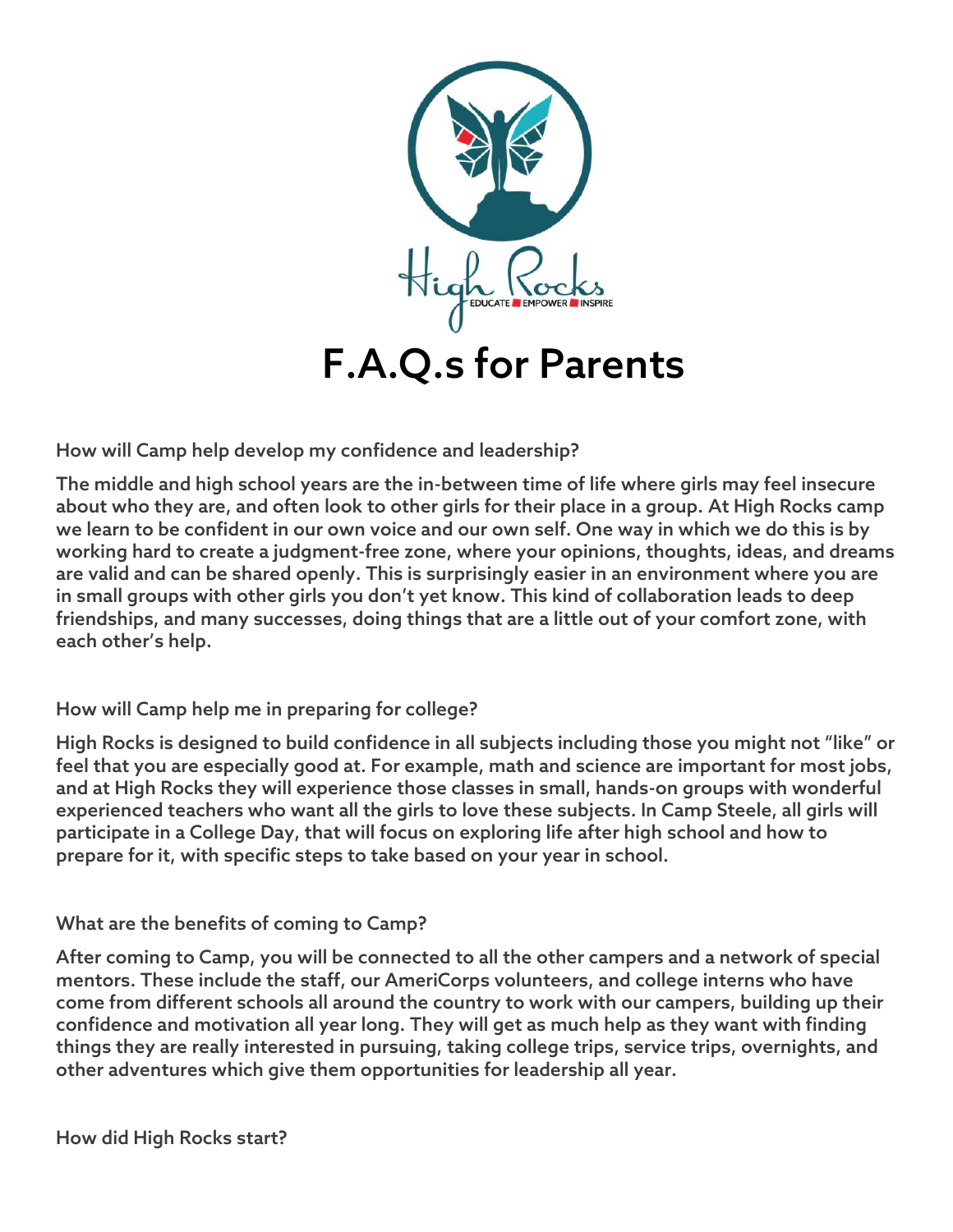High Rocks started with New Beginnings Camp 1996 as a BIG IDEA of having a "Gifted Program in the Woods". The plan was to give girls a camp where, by the end, they would feel smart, beautiful, bonded to each other, and ready for high school. The classes, including Horses, Outdoor Science, Math, Art, Writing, and a daily discussion group and campfire, have stayed pretty much the same for over 20 years. And having it all outside makes it a really unusual experience, with challenges involving the unpredictable weather and the lack of normal distractions.

## What are some "distractions" I will learn to live without?

Cellphones don't work very well anyway in our campground, and with many teens seeming dependent on them, we feel like a "device free" two weeks helps build confidence too. And we don't have TV's or phones or private rooms. But we do have one of the most beautiful spots in the West Virginia. Owls and fireflies and a huge diversity of wildlife and trees and mountains all around. This gives girls a different, quieter environment to think, write poetry, play music, and make some deep friendships that can last a lifetime. Girls sleep four to a shelter in cots, where they may hear scary noises outside, but squirrels in the leaves usually are the cause.

# How is the food at Camp?

The food is wonderful! The food is what we all wish we could have every day, made for us and our families. Hot breakfast every day with fruit, yogurt, toast or bagels, juice, cocoa, tea and coffee. Main meal at lunch is different every day with a meat and non-meat choice, vegetable choices, and a huge salad bar daily with lots of choices. Plus, always a peanut butter/jelly/ lunchmeat choice. A homemade dessert most nights. Everyone has a water bottle, and we all drink a lot of water. The combination of healthy food, less sugar, and more exercise contributes to everyone feeling much better about themselves at the end of 2 weeks.

# Can I miss part of camp?

Camp is planned out to follow a certain pattern and rhythm. The goal is to have all the girls feeling smart, happy, and bonded by the last couple of days. It doesn't work as well for a girl not to experience the whole thing, and sometimes is harder for the classes and other girls. Not a "No," but…

### What happens if I get hurt or sick?

We have a physician, a nurse, and a hospital close by. We are diligent about looking after any health issue. At the same time, most girls will get pretty tired after their first few days, as they love to stay up and talk (after lights out). The combination of healthy food, exercise, and lots of water usually has them feeling a lot better soon. There is always a staff member to talk to, and a cup of tea. We will let your parents know immediately if you are hurt or sick.

#### How much does it cost?